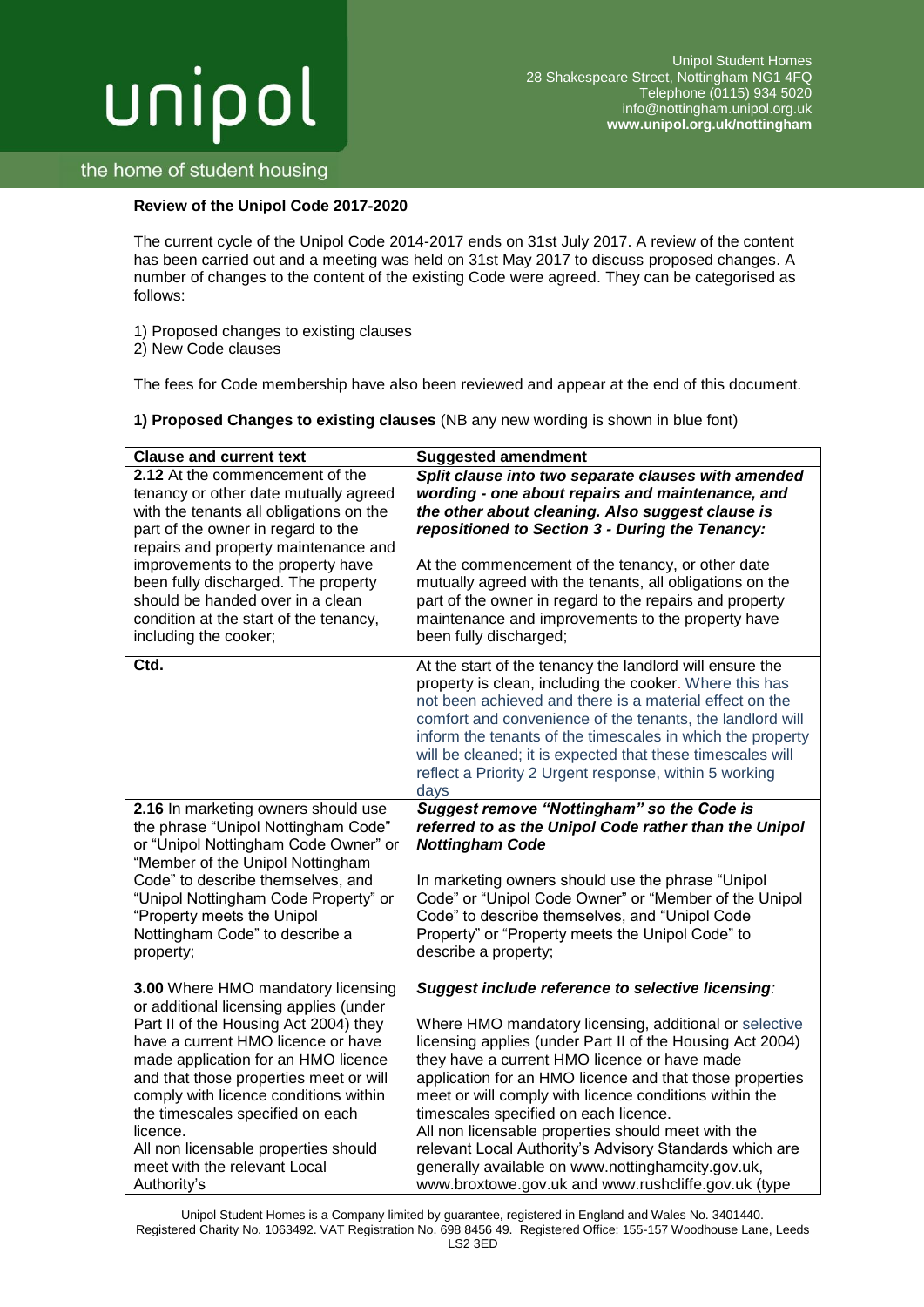| Advisory Standards which are             | HMO into the search engine) or should comply within any      |
|------------------------------------------|--------------------------------------------------------------|
| generally available on                   | timescale agreed with the Council;                           |
| www.nottinghamcity.gov.uk,               |                                                              |
| www.broxtowe.gov.uk and                  |                                                              |
| www.rushcliffe.gov.uk (type HMO into     |                                                              |
| the search engine) or should comply      |                                                              |
| within any timescale agreed with the     |                                                              |
| Council;                                 |                                                              |
| 3.03 A copy of the Unipol Nottingham     | Suggest remove "Nottingham" so the Code is                   |
| Code will be made available to all       | referred to as the Unipol Code rather than the Unipol        |
| tenants. This can be done through a      | <b>Nottingham Code</b>                                       |
| link on the owner's website, by giving   |                                                              |
| the tenant information about where the   | A copy of the Unipol Code will be made available to all      |
| Code is on Unipol's website or a paper   | tenants. This can be done through a link on the owner's      |
| copy of the Code can be given to the     | website, by giving the tenant information about where the    |
| tenant/s. Any web links must display     | Code is on Unipol's website or a paper copy of the Code      |
| the Unipol Nottingham Code logo          | can be given to the tenant/s. Any web links must display     |
| in a clear manner.                       | the Unipol Code logo in a clear manner.                      |
| 3.08 Under normal circumstances the      | Remove the last sentence as this is a duplicate of           |
| following repairs completion             | clause 3.09:                                                 |
| performance standards should be          |                                                              |
| achieved -                               | Under normal circumstances the following repairs             |
| Priority One - Emergency Repairs:        | completion performance standards should be achieved -        |
| Any repairs required in order to avoid   | Priority One - Emergency Repairs: Any repairs required       |
| а                                        | in order to avoid a danger to health, risk to the safety and |
| danger to health, risk to the safety and | security of residents or serious damage to buildings or      |
| security of residents or serious         | residents' belongings. Within 24 hours of report of defect.  |
| damage                                   | Priority Two - Urgent Repairs: Repairs to defects which      |
| to buildings or residents' belongings.   | materially affect the comfort or convenience of the          |
| Within 24 hours of report of defect.     | residents. Within five working days of report of the defect. |
| Priority Two - Urgent Repairs: Repairs   | Priority Three - Non Urgent day-to-day repairs: Reactive     |
| to defects which materially affect the   | repairs not falling within the above categories. Within 28   |
| comfort or convenience of the            | days of report of defect or by arrangement with the          |
| residents. Within five working days of   | occupiers after that time.                                   |
| report of the defect.                    |                                                              |
| Priority Three - Non Urgent day-to-      |                                                              |
| day repairs: Reactive repairs not        |                                                              |
| falling within the above categories.     |                                                              |
| Within 28 days of report of defect or    |                                                              |
| by arrangement with the occupiers        |                                                              |
| after that time. Tenants are provided    |                                                              |
| with a point of contact in case of       |                                                              |
| emergencies.                             |                                                              |
| 4.05 (b) Where a working gas fire is     | <b>Suggest amend clause to include reference to Smoke</b>    |
| situated in a bedroom, a carbon          | and Carbon Monoxide Alarm Regulations:                       |
| monoxide (CO) detector conforming to     |                                                              |
| BSEN50291 should be fitted in that       | All properties will comply with the Smoke and Carbon         |
| bedroom.                                 | Monoxide Alarm Regulations 2015. Where a working gas         |
|                                          | fire is situated in a bedroom, or solid fuel combustion      |
|                                          | appliances are used in other living accommodation, a         |
|                                          | carbon monoxide (CO) detector conforming to                  |
|                                          | BSEN50291 should be fitted in each affected room;            |
|                                          |                                                              |
| 4.12 Central heating (or electrical      | <b>Suggest relocate to Section 5 "The Environment and</b>    |
| heating) is provided. The central        | <b>Sustainability" as per Leeds Code</b>                     |
| heating system should be adequate,       |                                                              |
| controllable and programmable            |                                                              |
|                                          |                                                              |
| 4.13 Any electrical panel heater in a    |                                                              |
| building designed to comply with Part    |                                                              |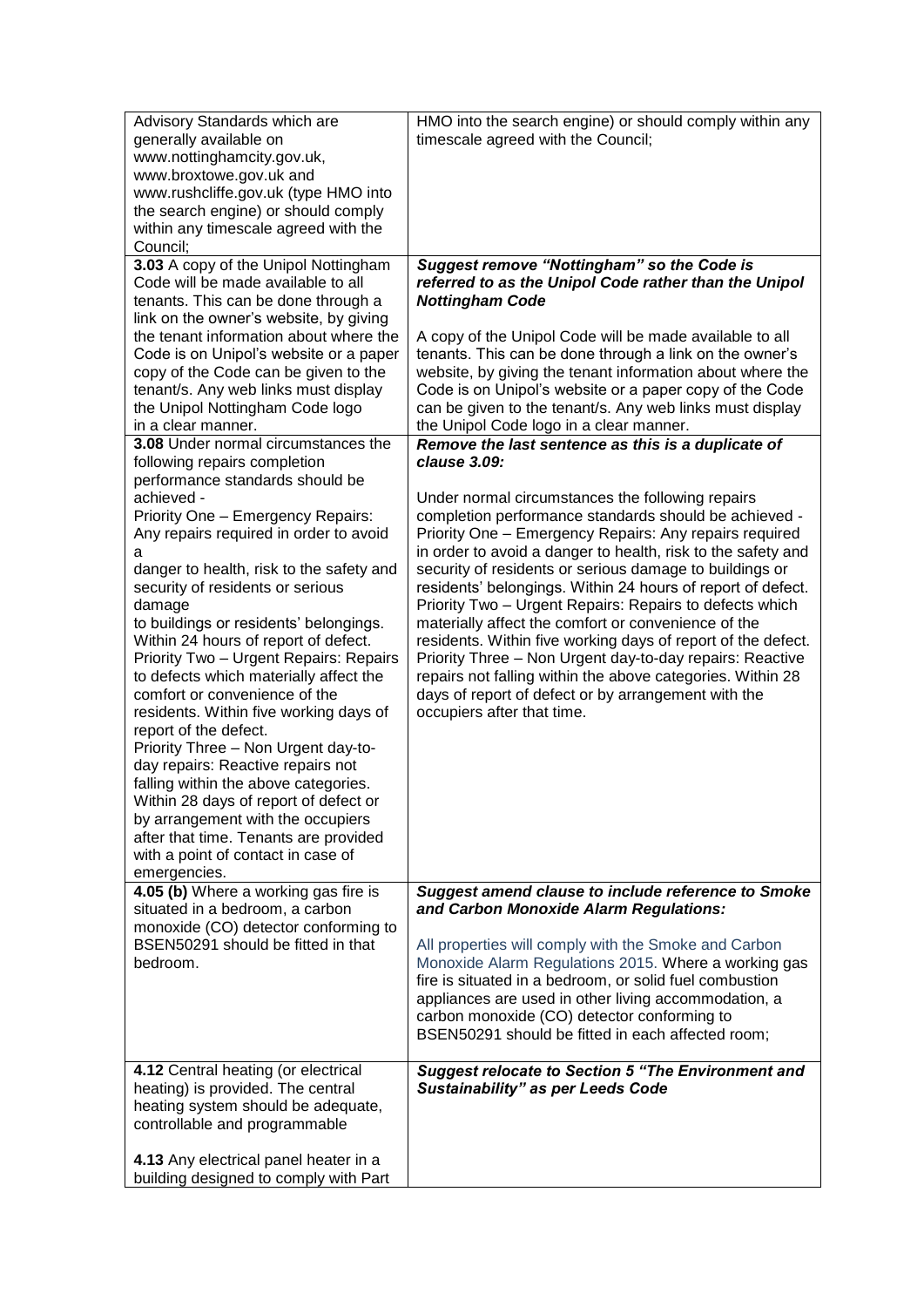| L of the Building Regulations 2002 as<br>a minimum, is fitted with an on/off<br>switch and 24 hour timer or a timed<br>booster in a system that allows a<br>preset period of use will be<br>satisfactory;                                                                                                                                                                                                                                                                   |                                                                                                                                                                                                                                                                                                                                                                                                                                                                                                                                   |
|-----------------------------------------------------------------------------------------------------------------------------------------------------------------------------------------------------------------------------------------------------------------------------------------------------------------------------------------------------------------------------------------------------------------------------------------------------------------------------|-----------------------------------------------------------------------------------------------------------------------------------------------------------------------------------------------------------------------------------------------------------------------------------------------------------------------------------------------------------------------------------------------------------------------------------------------------------------------------------------------------------------------------------|
| 4.18 Owners should ensure that Fire<br>Alarm Systems and equipment are<br>properly checked and maintained by a<br>competent person annually, as a<br>minimum, in accordance with BS5839<br>Part 1 Section 6 (a 'Competent<br>person' is someone who is third party<br>certificated by a UKAS accredited<br>certification body, specifically to carry<br>out inspection and servicing of fire<br>detection and fire alarm systems);<br>4.27 External doors are of solid core | Suggest amend to include clarification on how often<br>systems should be checked:<br>Owners should ensure that Fire Alarm Systems and<br>equipment are properly checked and maintained by a<br>competent person annually in accordance with BS5839<br>(a 'competent person' is someone having specialist<br>knowledge of servicing fire detection and fire alarm<br>systems). Grade A systems should be checked as a<br>minimum every six months, other types of systems<br>annually;<br>Include new guidance on replacing doors: |
| timber or metal framed UPVC<br>construction, or specialist laminated<br>security doors in which all glazing is<br>either wired or toughened and<br>laminated glass. The door frames<br>should be strong and well secured to<br>the jambs;                                                                                                                                                                                                                                   | External doors are of solid core timber or metal framed<br>UPVC construction, or specialist laminated security doors<br>in which all glazing is either wired or toughened and<br>laminated glass. The door frames should be strong and<br>well secured to the jambs. If a door is replaced it is<br>recommended that the full door set will be replaced too,<br>ensuring that this meets with BS:PAS24: 2012 'doors of<br>enhanced security' - as a minimum (advice can be<br>sought from Unipol on a case by case basis);        |
| 4.29 All letter boxes located within 0.5<br>metres of any latch or thumb turn lock<br>are fitted with a device - security cowl,                                                                                                                                                                                                                                                                                                                                             | Suggest amend to include reference to new door<br>sets:                                                                                                                                                                                                                                                                                                                                                                                                                                                                           |
| letter plate deflector, or letter cage -<br>which prevents thieves from putting<br>their hands or gadgets through the<br>letterbox and trying the latches from<br>the inside.                                                                                                                                                                                                                                                                                               | All existing letter boxes located within 0.5 metres of any<br>latch or thumb turn lock are fitted with a device on the<br>inside to prevent thieves from putting their hands or<br>gadgets through the letterbox and trying the latches from<br>the inside. New door sets meeting BS:PAS24-1:2012 are<br>designed with acceptable letter box restriction;                                                                                                                                                                         |
| 4.34 Where burglar alarms are fitted,<br>they should be in good working order<br>and the alarm should be prevented<br>from ringing for more than 20 minutes.<br>Equipment which has proved to be<br>unreliable or ineffective should be<br>replaced;                                                                                                                                                                                                                        | <b>Suggest amend to include that NSI or SSAIB</b><br>approved contractors should fit alarms as per Leeds<br>Code:<br>Where burglar alarms are fitted, they should be in good<br>working order and the alarm should be prevented from<br>ringing for more than 20 minutes. Equipment which has<br>proved to be unreliable or ineffective should be replaced.<br>It is recommended that burglar alarms are fitted by NSI or<br>SSAIB approved contractors;                                                                          |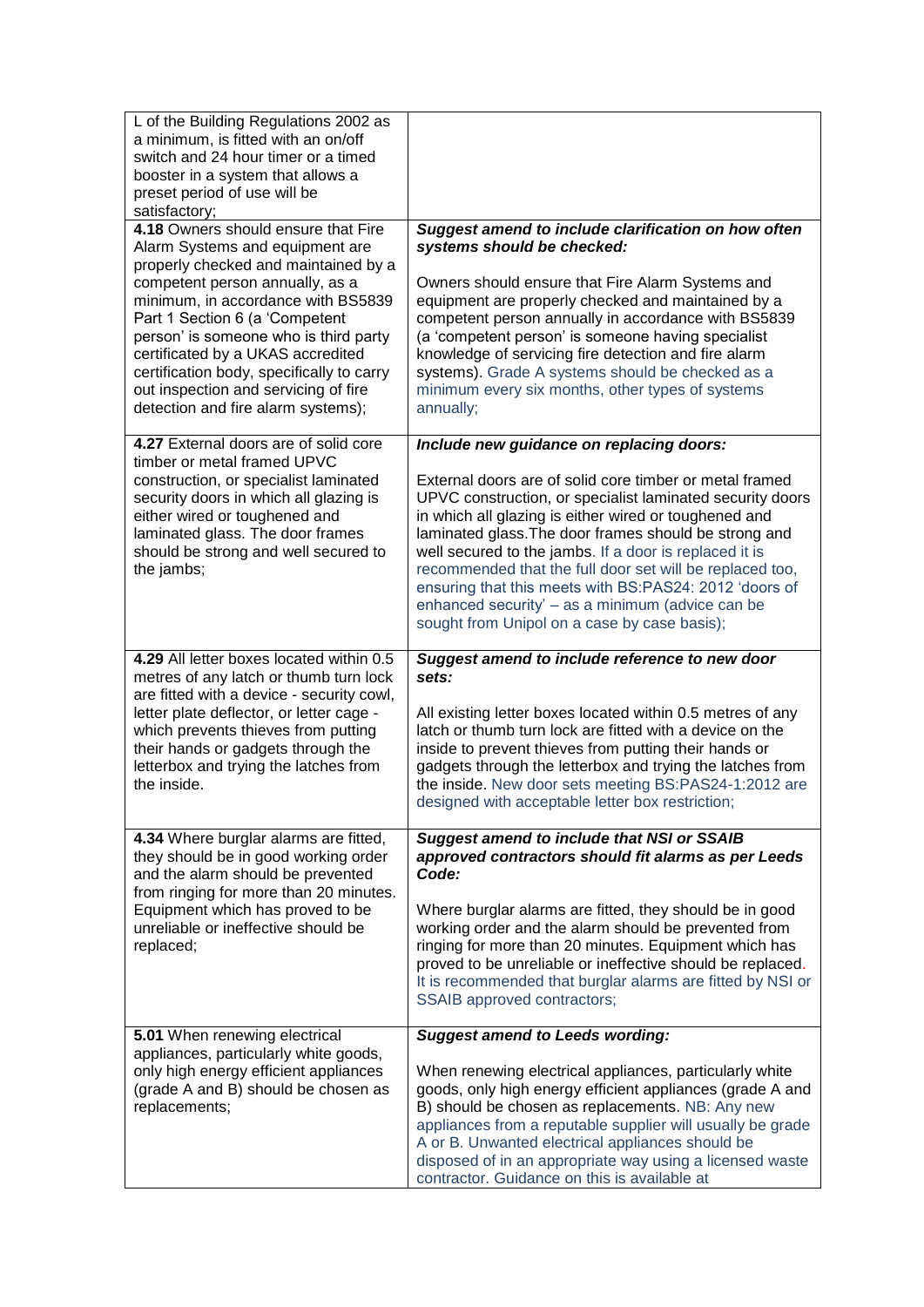|                                                                                                                                                                                                                                                                                                                                        | www.gov.uk/find-registered-waste-carrier;                                                                                                                                                                                                                                                                                                                                                                                                                                                                                                                           |  |  |
|----------------------------------------------------------------------------------------------------------------------------------------------------------------------------------------------------------------------------------------------------------------------------------------------------------------------------------------|---------------------------------------------------------------------------------------------------------------------------------------------------------------------------------------------------------------------------------------------------------------------------------------------------------------------------------------------------------------------------------------------------------------------------------------------------------------------------------------------------------------------------------------------------------------------|--|--|
| 6.04 Where a garden or paved area<br>exists this shall be kept in good order<br>and free of waste and litter, so far as<br>is reasonably practicable;                                                                                                                                                                                  | <b>Amend wording as per Leeds Code:</b><br>Where a garden or paved area exists this shall be kept in<br>good order and free of waste and litter, so far as is<br>reasonably practicable. The landlord, so far as is<br>reasonably practicable, shall have responsibility to<br>enforce a requirement that their tenants keep the garden<br>free of litter and the garden area should not be used to<br>store old or unwanted furniture or fittings for more than<br>28 working days prior to its removal                                                            |  |  |
| 7.01 Where a landlord/agent has<br>established an Assured Shorthold<br>Tenancy, they must ensure that any<br>deposit is held in accordance with the<br>tenancy deposit scheme legislation,<br>set out in the Housing Act 2004, and<br>in accordance with regulations made<br>both under the Act and by the relevant<br>scheme operator | Amend to include clarification on changing the<br>protection scheme:<br>Where a landlord/agent has established an Assured<br>Shorthold Tenancy, they must ensure that any deposit is<br>held in accordance with the tenancy deposit scheme<br>legislation, set out in the Housing Act 2004, and in<br>accordance with regulations made both under the Act<br>and by the relevant scheme operator. Where a landlord/<br>agent wishes to change the protection scheme that they<br>are using, they should inform the tenants concerned in<br>writing before doing so; |  |  |

## **2) New Code Clauses**

In addition to the above changes, it is proposed that the following new clauses from the Leeds Unipol Code are included:

### Section 2- Marketing Prior to Letting Property to Tenants

- *Landlords will abide by the UK Advertising Codes as set by the Advertising Standards Agency, and by all its regulatory mechanisms;*
- *Where a landlord / agent charges administration/signing fees, they make it clear to the potential tenants in writing what the charges are, and what they are for;*
- *If a fee to hold a property for the tenants is charged, that it is agreed in writing how much these are, how long the property will be held for, and the terms under which the monies will be refunded;*
- *Owners may use the Unipol Code logo (either as a landlord/agent supplier or for the property/ies to which they relate) in promotional materials, and electronic versions of these logos can be supplied. It is not possible to use the Unipol logo, which is for Unipol's exclusive use only.*

### Section 4 - Health & Safety

- *Door bells, where fitted, should be maintained to ensure that they remain operational;*
- *Where any period doors in a property are removed to fit fire doors, wherever possible these should be retained on the premises for use by a subsequent owner.*

### Section 5 - The Environment and Sustainability

 *Landlords will comply with the Private Rented Sector Energy Efficiency Regulations (Domestic) (England and Wales) from 1 April 2018.* 

#### Other Proposed Changes

1) The declaration form that landlords sign for the three year membership will be amended to include reference to the Nottingham Standard.